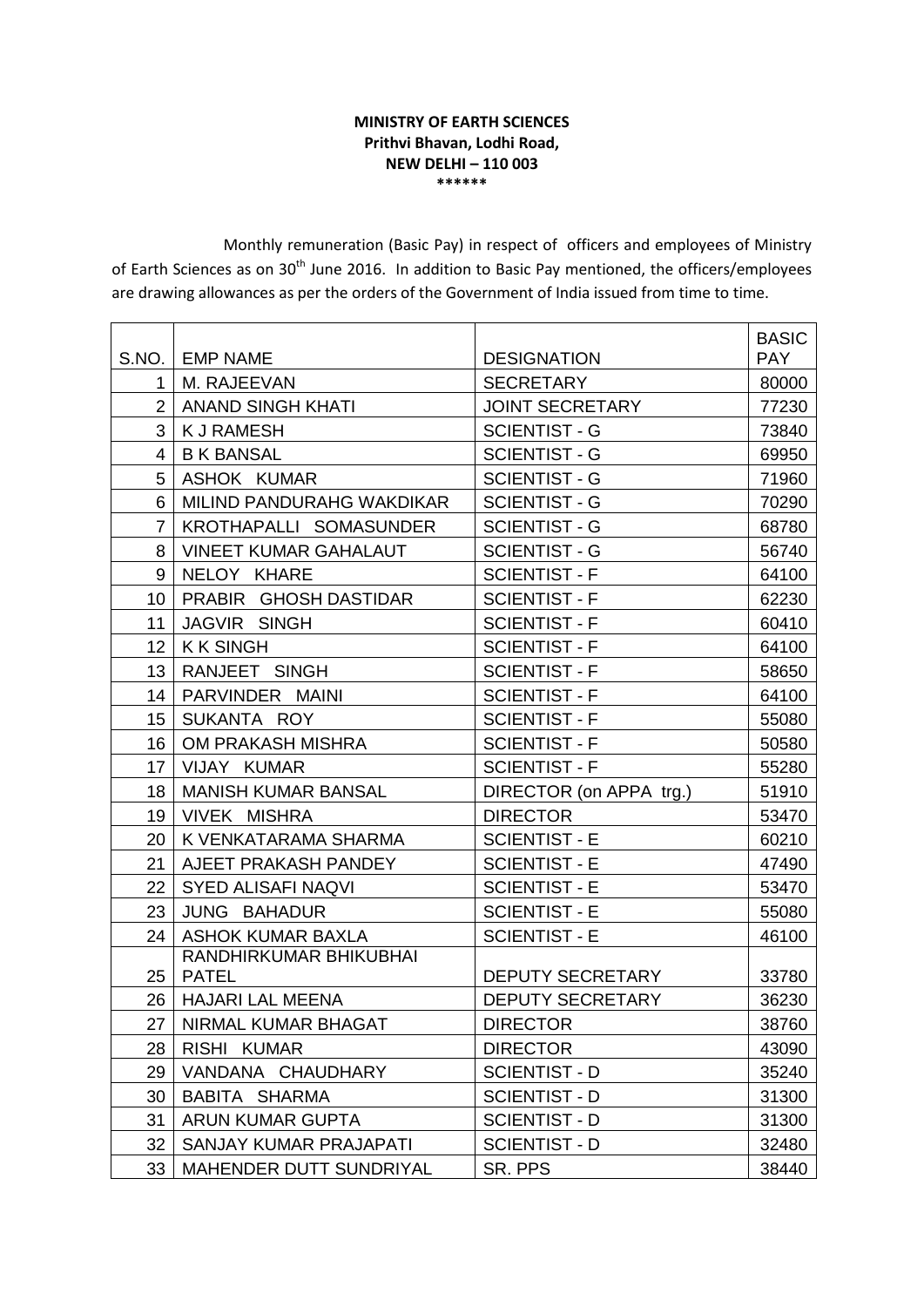| 34 | MANJULA DANIEL               | UNDER SECRETARY                  | 28800 |
|----|------------------------------|----------------------------------|-------|
| 35 | ARUP KUMAR BHATTACHARYYA     | UNDER SECRETARY                  | 31540 |
| 36 | KAILASH CHAND                | UNDER SECRETARY                  | 32620 |
| 37 | SANDESH SAXENA               | <b>UNDER SECRETARY</b>           | 33850 |
| 38 | MITHILA VERMA                | <b>SCIENTIST C</b>               | 28550 |
| 39 | <b>BIRENDRA KUMAR THAKUR</b> | <b>SCIENTIST C</b>               | 30800 |
| 40 | <b>ASHOK KUMAR SAHA</b>      | <b>SCIENTIST C</b>               | 31530 |
| 41 | EHTASHAM- UL- HAQUE          | <b>SCIENTIST C</b>               | 30770 |
| 42 | SHYLA MINHAS                 | <b>SCIENTIST C</b>               | 30850 |
| 43 | <b>HUKUM CHAND MEENA</b>     | <b>SCIENTIST - B</b>             | 28670 |
| 44 | RAMESAN P.V                  | <b>PPS</b>                       | 31610 |
| 45 | KANWAR PAUL                  | <b>PPS</b>                       | 32300 |
| 46 | PUSHPA SAINI                 | <b>PPS</b>                       | 32300 |
| 47 | PRAVEEN SINGH                | <b>PPS</b>                       | 29270 |
| 48 | <b>AJIT SINGH SARPAL</b>     | <b>PPS</b>                       | 28660 |
| 49 | RAJENDRAN AR                 | <b>PPS</b>                       | 29800 |
| 50 | SUBHASH CHANDER              | <b>SECTION OFFICER</b>           | 26490 |
| 51 | KANTA SANHOTRA               | <b>SECTION OFFICER</b>           | 27230 |
| 52 | JANSI RAJARAMAN              | <b>SECTION OFFICER</b>           | 23630 |
| 53 | <b>SHARADA HARISH VILAS</b>  | <b>SECTION OFFICER</b>           | 27210 |
| 54 | K CHITRABHANU                | <b>SECTION OFFICER</b>           | 25830 |
| 55 | G SUDARSHAN                  | <b>SECTION OFFICER</b>           | 27210 |
| 56 | <b>SUNITA</b>                | PRIVATE SECRETARY                | 26410 |
| 57 | <b>TARA SINGH ASWAL</b>      | PRIVATE SECRETARY                | 26440 |
| 58 | SANJEEV KUMAR KAPLISH        | PRIVATE SECRETARY                | 26450 |
| 59 | ARVIND PANDEY                | PRIVATE SECRETARY                | 27200 |
| 60 | INDIRA RAMACHANDRAN          | PRIVATE SECRETARY                | 27230 |
| 61 | INDU KUKREJA                 | PRIVATE SECRETARY                | 27230 |
| 62 | <b>ASHOK KUMAR CHANDALIA</b> | PRIVATE SECRETARY                | 27130 |
| 63 | SUDIP BANERJI                | PRIVATE SECRETARY                | 26720 |
| 64 | SADANANDA MANNA              | PRIVATE SECRETARY                | 26770 |
| 65 | CHITRA WADHWA                | <b>ASSISTANT DIRECTOR</b>        | 27630 |
| 66 | MEENAKSHI KAMRA              | PERSONAL ASSISTANT               | 18240 |
| 67 | NEELAM GARG                  | PERSONAL ASSISTANT               | 25830 |
| 68 | ANITA GANDHI                 | PERSONAL ASSISTANT               | 27210 |
| 69 | TRIPTA GUPTA                 | PERSONAL ASSISTANT               | 25070 |
| 70 | SHANTI ARORA                 | PERSONAL ASSISTANT               | 25080 |
| 71 | RATNAMALA SAMUEL             | PERSONAL ASSISTANT               | 25070 |
| 72 | CHHAGAN LAL                  | PERSONAL ASSISTANT               | 20110 |
| 73 | ANJANA PATWAL                | PERSONAL ASSISTANT               | 18240 |
| 74 | RAJNISH KUMAR                | PERSONAL ASSISTANT               | 17130 |
| 75 | SURENDER SINGH RAWAT         | <b>ASSISTANT SECTION OFFICER</b> | 15950 |
| 76 | RANG LAL MEENA               | <b>ASSISTANT SECTION OFFICER</b> | 23430 |
| 77 | Y V RATNAM                   | <b>ASSISTANT SECTION OFFICER</b> | 23430 |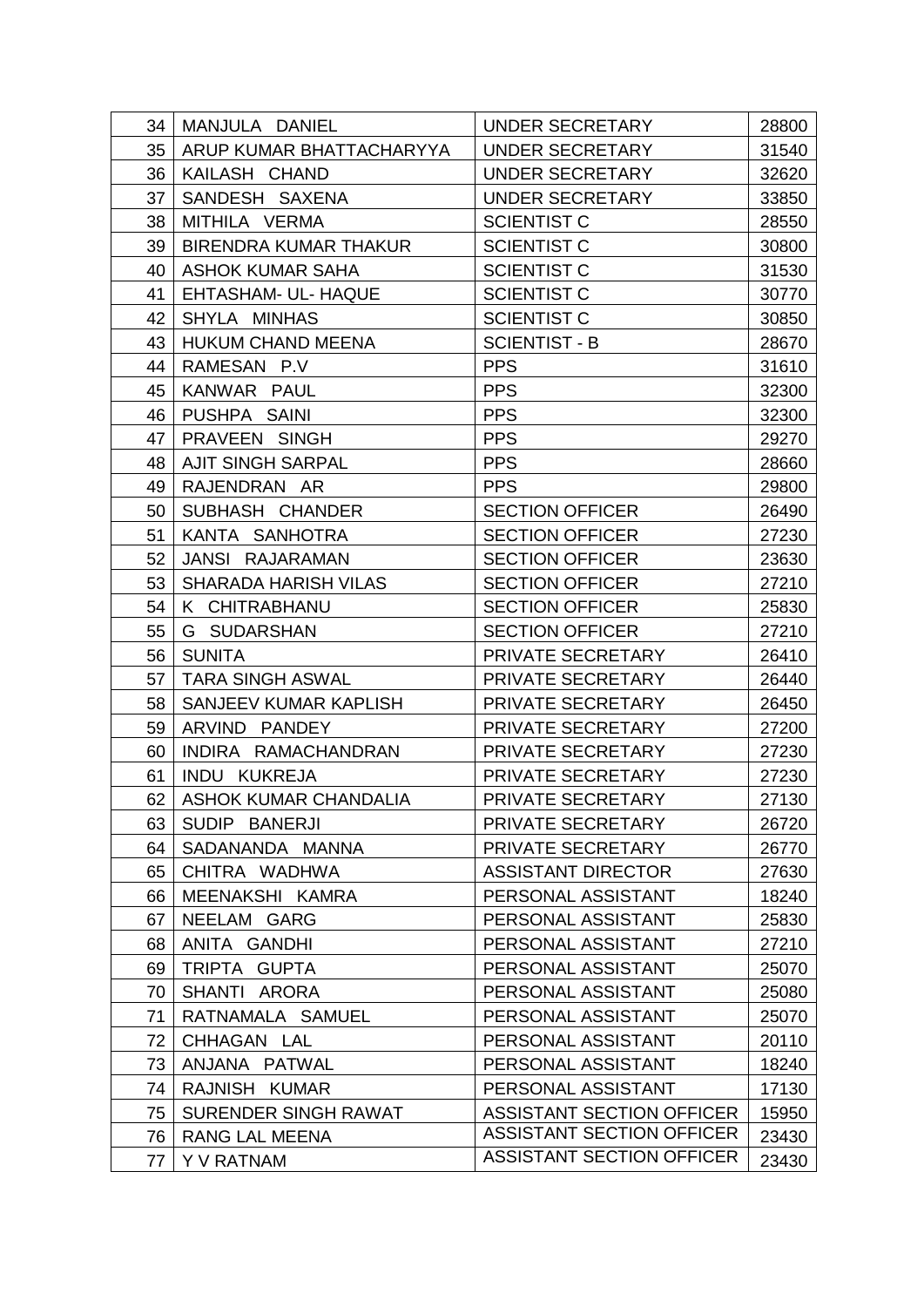| 78  | BISHAMBER DUTT                | <b>ASSISTANT SECTION OFFICER</b>          | 17120 |
|-----|-------------------------------|-------------------------------------------|-------|
| 79  | ANJANI KUMAR VARMA            | <b>ASSISTANT SECTION OFFICER</b>          | 17120 |
| 80  | SANTOSH PRASAD                | <b>ASSISTANT SECTION OFFICER</b>          | 15740 |
| 81  | PRAVEEN KUMAR JAIN            | <b>ASSISTANT SECTION OFFICER</b>          | 18550 |
| 82  | RADHA KRISHNAN P              | <b>ASSISTANT SECTION OFFICER</b>          | 17520 |
| 83  | J USHA                        | <b>ASSISTANT SECTION OFFICER</b>          | 19080 |
| 84  | <b>VISHNU KUMAR CHAUDHARY</b> | <b>ASSISTANT SECTION OFFICER</b>          | 15920 |
| 85  | HEMA RAWAT                    | <b>ASSISTANT SECTION OFFICER</b>          | 18050 |
| 86  | ANUJ KUMAR DAHIYA             | <b>ASSISTANT SECTION OFFICER</b>          | 19310 |
| 87  | ANKIT JAIN                    | <b>ASSISTANT SECTION OFFICER</b>          | 18740 |
| 88  | SUDHA MITTAL                  | <b>ASSISTANT SECTION OFFICER</b>          | 25830 |
| 89  | SANDEEP SAHARIA               | <b>ASSISTANT SECTION OFFICER</b>          | 18190 |
| 90  | SUBHASISH GHOSH               | <b>ASSISTANT SECTION OFFICER</b>          | 17140 |
| 91  | JITENDER ARORA                | <b>ASSISTANT SECTION OFFICER</b>          | 17140 |
| 92  | <b>VIVEK</b>                  | <b>ASSISTANT SECTION OFFICER</b>          | 17140 |
| 93  | ASHISH RANJAN                 | <b>ASSISTANT SECTION OFFICER</b>          | 17140 |
| 94  | <b>V KRISHNAN</b>             | SENIOR TECNICAL ASSISTANT                 | 17060 |
| 95  | <b>ARCHANA</b>                | <b>SENIORE HINDI TRANSLATOR</b>           | 21380 |
| 96  | <b>MEETHA LAL MEENA</b>       | <b>SENIORE HINDI TRANSLATOR</b>           | 20930 |
| 97  | HEMANT KUMAR                  | STENOGRAPHER - D                          | 10840 |
| 98  | AMIT KUMAR                    | STENOGRAPHER - D                          | 10840 |
|     |                               | SENIOR SECRETARIAT                        |       |
| 99  | <b>BHAWESH KUMAR SINGH</b>    | ASSTT.                                    | 12150 |
| 100 | RAJAN SHAH                    | SENIOR SECRETARIAT ASSTT                  | 11630 |
| 101 | SATE SINGH                    | SENIOR SECRETARIAT ASSTT                  | 13290 |
| 102 | SABAR SINGH RAWAT             | SENIOR SECRETARIAT ASSTT                  | 12680 |
| 103 | MUKESH KUMAR                  | SENIOR SECRETARIAT ASSTT                  | 13290 |
|     |                               | <b>JUNIOR SECRETARIAT</b>                 |       |
| 104 | LAXMAN SINGH                  | <b>ASSTT</b><br><b>JUNIOR SECRETARIAT</b> | 401   |
| 105 | JAGDISH SINGH                 | <b>ASSTT</b>                              | 13410 |
| 106 | NEHA SHARMA                   | <b>JUNIOR HINDI TRANSLATOR</b>            | 15670 |
|     |                               | <b>JUNIOR SECRETARIAT</b>                 |       |
| 107 | JAS RAM                       | ASSTT.                                    | 10560 |
|     |                               | <b>JUNIOR SECRETARIAT</b>                 |       |
| 108 | SURESH DEVI                   | <b>ASSTT</b><br><b>JUNIOR SECRETARIAT</b> | 10800 |
| 109 | ASHOK RANGA                   | <b>ASSTT</b>                              | 11060 |
|     |                               | <b>JUNIOR SECRETARIAT</b>                 |       |
| 110 | <b>MOHAN LAL MEENA</b>        | <b>ASSTT</b>                              | 10090 |
|     |                               | <b>JUNIOR SECRETARIAT</b>                 |       |
| 111 | RAJ KUMAR VERMA               | <b>ASSTT</b><br><b>JUNIOR SECRETARIAT</b> | 10310 |
| 112 | RAJIV MUDGIL                  | <b>ASSTT</b>                              | 10310 |
|     |                               | <b>JUNIOR SECRETARIAT</b>                 |       |
| 113 | PARSURAM PASWAN               | <b>ASSTT</b>                              | 11730 |
|     |                               | <b>JUNIOR SECRETARIAT</b>                 |       |
| 114 | BINDA LAL                     | <b>ASSTT</b>                              | 12340 |